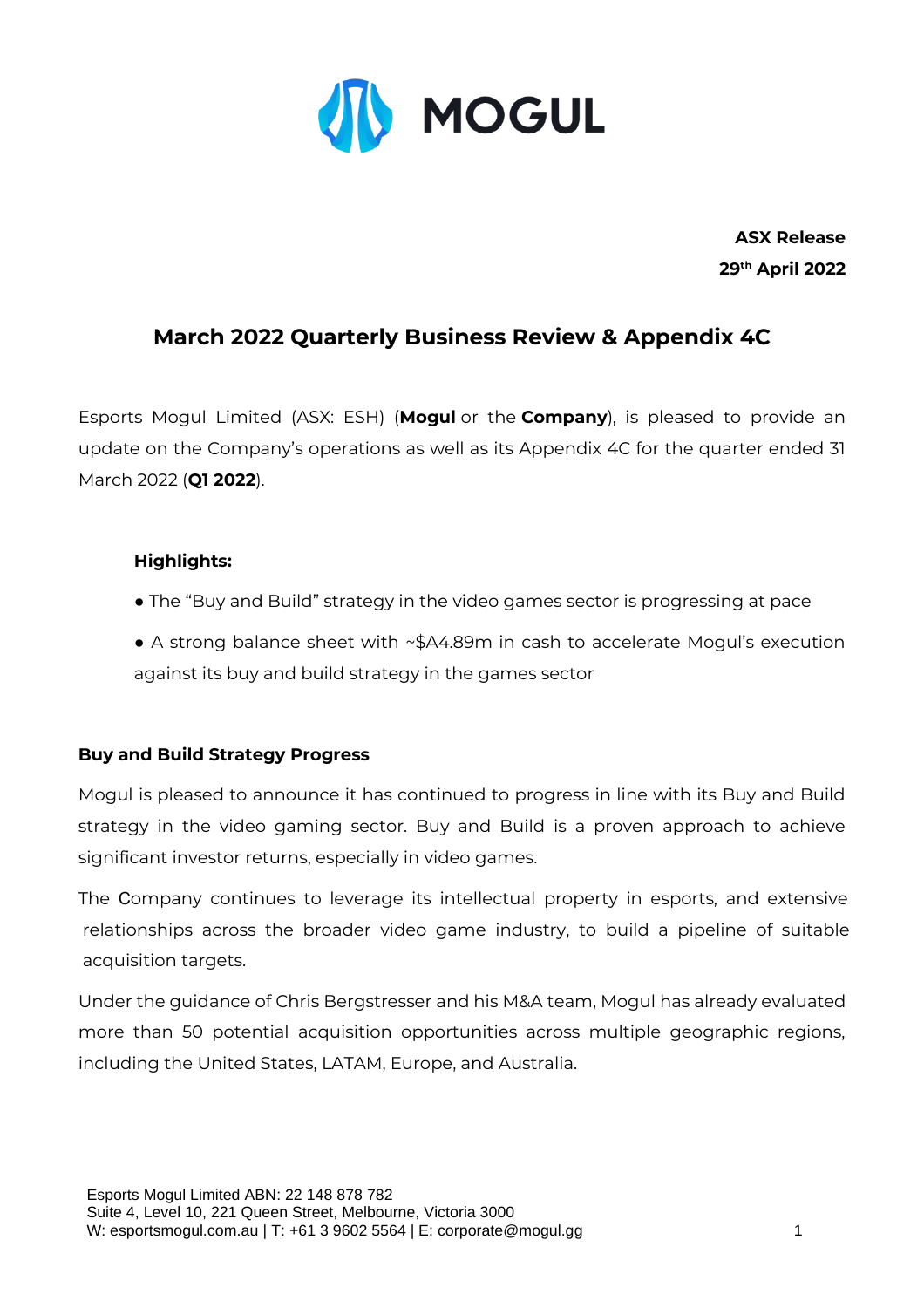

Several games companies that have passed suitability screening are now progressing to a more formal due diligence stage, and the Company looks forward to updating shareholders in due course.

The focus remains to acquire small to midsize games companies that fit carefully considered criteria, put together by Chris Bergstresser, his M&A team and approved by the Board.

The suitability criteria include games companies with strong founder lead teams, great IP, are profitable, and existing engaged audiences to ensure future scalability and continued growth. Mogul is open to acquiring Mobile and PC games companies with existing or new business models - including play-to-earn.

The critical difference between Mogul and other games companies in Buy and Build remains our dedication to managing operational synergies from the first acquisition onwards. These operational synergies include common financial infrastructure across all group companies, centralised legal & HR and shared data visualisation.

This approach allows group companies to re-focus on what brought them their past successes: making best-in-class games. Moreover, this structure enables group companies to learn from one another, cross-promote, help each other find new ways to innovate and embark on a lower risk pathway to scale rapidly.

In line with Mogul's renewed focus, the Company is also proposing to change its name from Esports Mogul Limited to Mogul Games Group Limited. This name change will be subject to shareholder approval at the Company's AGM on 25 May 2022.

### **Balance Sheet & Financial Outlook**

As a direct result of cost reduction initiatives undertaken towards the end of the previous quarter, Mogul is in a sound financial position with ~A\$4.89m in cash reserves on the balance sheet.

Mogul and the Board have taken this action to ensure sufficient cash reserves to maintain its best-in-class esports tournament platform while also aggressively pursuing its Buy and Build strategy.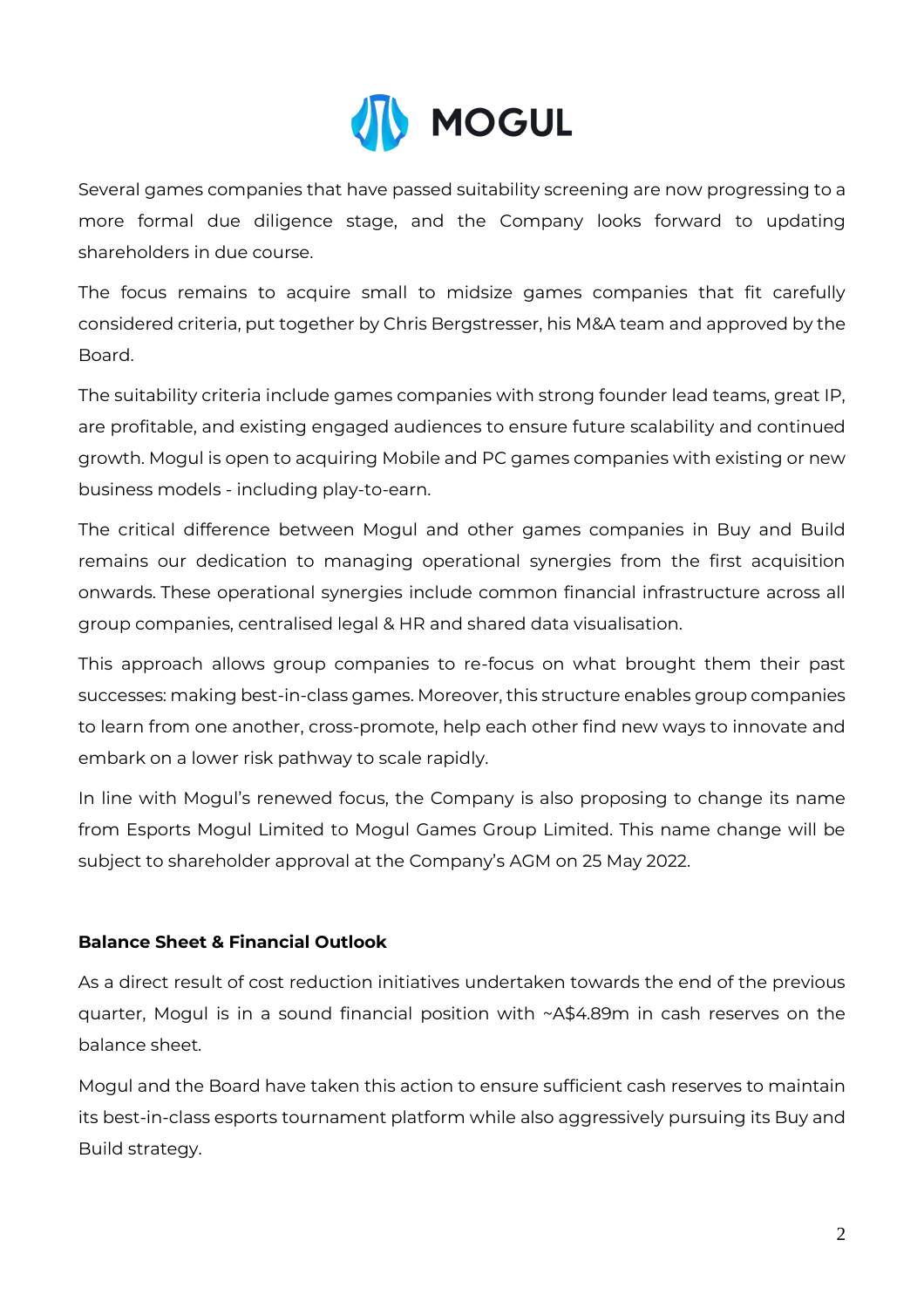

### **Expenditure Summary**

A total of ~\$A241,000 was spent on operational activity, which included ~\$A3,000 on tournament operations, ~\$A79,000 on staffing costs, and ~\$A182,000 on administration and corporate costs.

Mogul notes that in Q1 2022, the Company paid \$A37,950 to directors of the Company in fees, salaries, and superannuation.

### **For further information, please contact:**

#### **Gernot Abl**

Chairman

- e: gernot.abl@mogul.gg
- ASX Release authorised by the Board of Directors

#### **About Esports Mogul (ASX:ESH)**

Esports Mogul Limited (ASX: ESH) (**Mogul** or the **Company**) is an ASX listed video gaming, esports media and software business.

Mogul owns and operates the mogul.gg tournament platform – the world's most advanced pure-play online esports tournament and matchmaking platform with automation for major esports titles.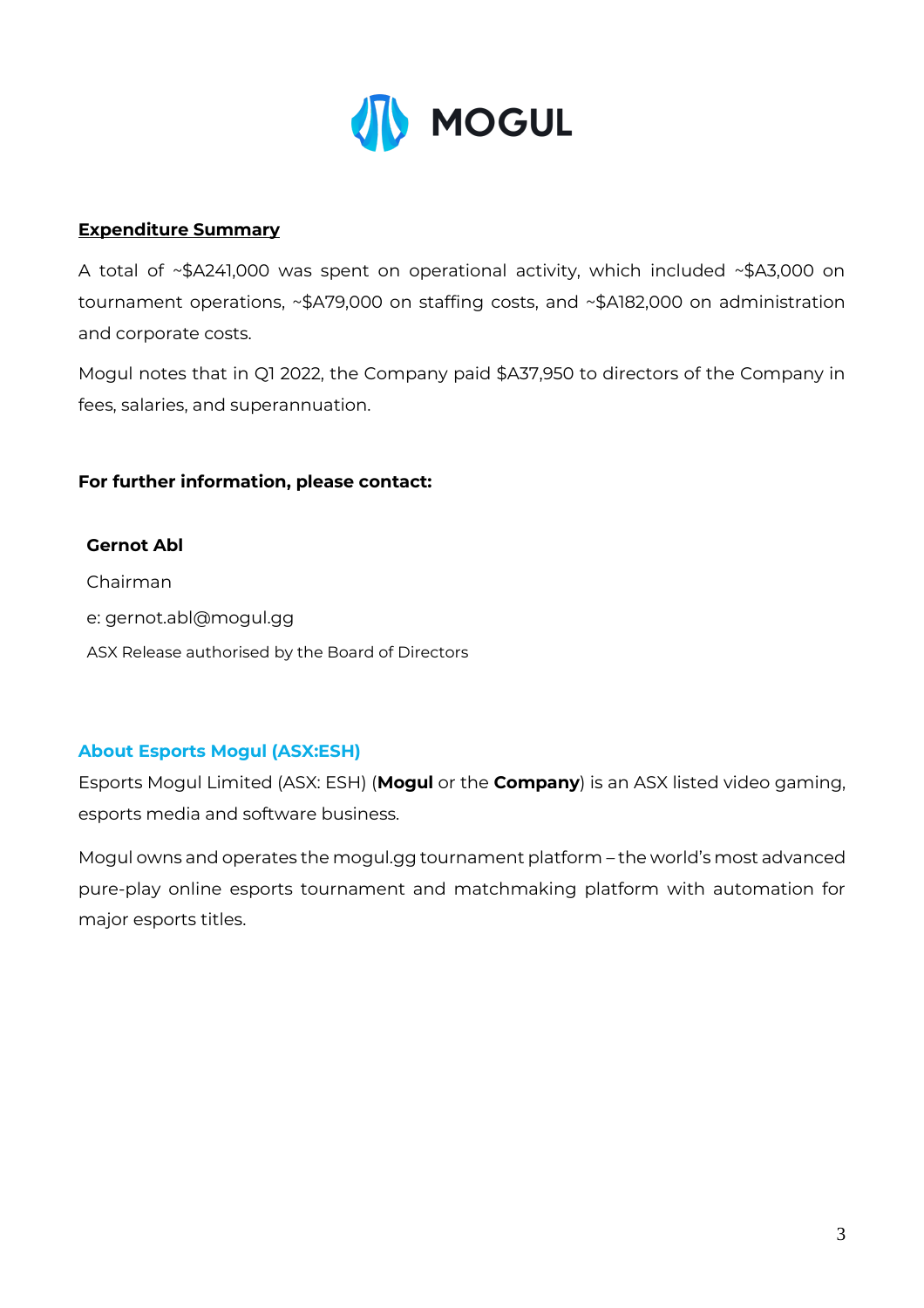# **Appendix 4C**

# **Quarterly cash flow report for entities subject to Listing Rule 4.7B**

| Name of entity        |                                   |
|-----------------------|-----------------------------------|
| Esports Mogul Limited |                                   |
|                       |                                   |
| <b>ABN</b>            | Quarter ended ("current quarter") |

| <b>Consolidated statement of cash flows</b> |                                                   | <b>Current quarter</b><br>\$A'000 | Year to date<br>$(3$ months)<br>\$A'000 |
|---------------------------------------------|---------------------------------------------------|-----------------------------------|-----------------------------------------|
| 1.                                          | Cash flows from operating activities              |                                   |                                         |
| 1.1                                         | Receipts from customers                           | 23                                | 23                                      |
| 1.2                                         | Payments for                                      |                                   |                                         |
|                                             | research and development<br>(a)                   |                                   |                                         |
|                                             | (b)<br>cost of sales                              |                                   |                                         |
|                                             | advertising and marketing<br>(c)                  |                                   |                                         |
|                                             | (d)<br>tournament operations                      | (3)                               | (3)                                     |
|                                             | staff costs<br>(e)                                | (79)                              | (79)                                    |
|                                             | (f)<br>administration and corporate costs         | (182)                             | (182)                                   |
| 1.3                                         | Dividends received (see note 3)                   |                                   |                                         |
| 1.4                                         | Interest received                                 |                                   |                                         |
| 1.5                                         | Interest and other costs of finance paid          |                                   |                                         |
| 1.6                                         | Income taxes paid                                 |                                   |                                         |
| 1.7                                         | Government grants and tax incentives              |                                   |                                         |
| 1.8                                         | Other (provide details if material)               |                                   |                                         |
| 1.9                                         | Net cash from / (used in) operating<br>activities | (241)                             | (241)                                   |

| 2.  |                             | Cash flows from investing activities |   |
|-----|-----------------------------|--------------------------------------|---|
| 2.1 | Payments to acquire or for: |                                      |   |
|     | (a)                         | entities                             | - |
|     | (b)                         | businesses                           |   |
|     | (c)                         | property, plant and equipment        |   |
|     | (d)                         | investments                          |   |
|     | (e)                         | intellectual property                |   |
|     | (f)                         | other non-current assets             |   |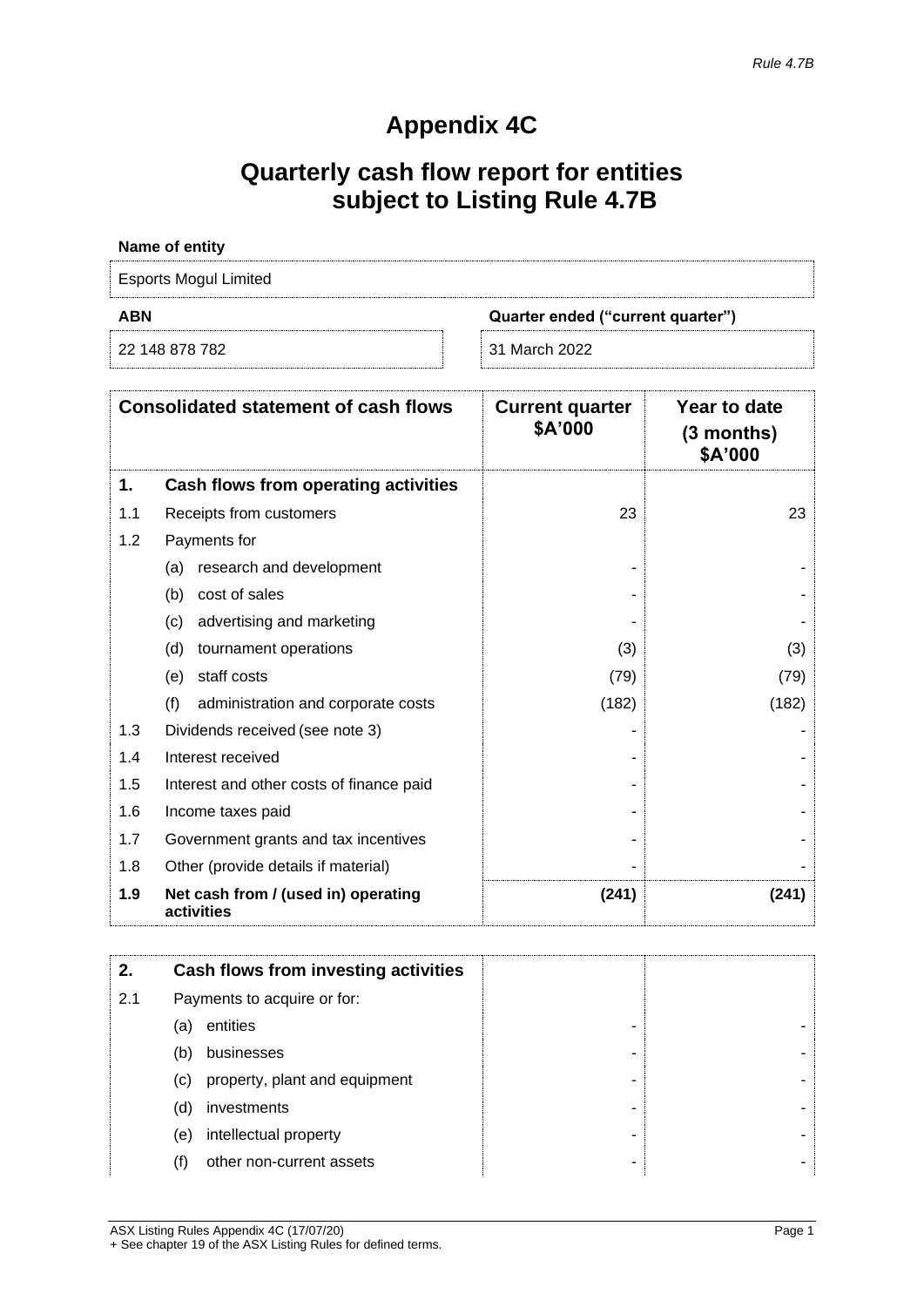|     | <b>Consolidated statement of cash flows</b>       | <b>Current quarter</b><br>\$A'000 | Year to date<br>$(3$ months)<br>\$A'000 |
|-----|---------------------------------------------------|-----------------------------------|-----------------------------------------|
| 2.2 | Proceeds from disposal of:                        |                                   |                                         |
|     | entities<br>(a)                                   |                                   |                                         |
|     | (b)<br>businesses                                 |                                   |                                         |
|     | (c)<br>property, plant and equipment              |                                   |                                         |
|     | (d)<br>investments                                |                                   |                                         |
|     | intellectual property<br>(e)                      |                                   |                                         |
|     | (f)<br>other non-current assets                   |                                   |                                         |
| 2.3 | Cash flows from loans to other entities           |                                   |                                         |
| 2.4 | Dividends received (see note 3)                   |                                   |                                         |
| 2.5 | Other (provide details if material)               |                                   |                                         |
| 2.6 | Net cash from / (used in) investing<br>activities |                                   |                                         |
|     |                                                   |                                   |                                         |
| 3.  | Cash flows from financing activities              |                                   |                                         |
| ີ   | Dessaals fram issuss of smulturessurities         |                                   |                                         |

| 3.1  | Proceeds from issues of equity securities<br>(excluding convertible debt securities)          |  |
|------|-----------------------------------------------------------------------------------------------|--|
| 3.2  | Proceeds from issue of convertible debt<br>securities                                         |  |
| 3.3  | Proceeds from exercise of options                                                             |  |
| 3.4  | Transaction costs related to issues of<br>equity securities or convertible debt<br>securities |  |
| 3.5  | Proceeds from borrowings                                                                      |  |
| 3.6  | Repayment of borrowings                                                                       |  |
| 3.7  | Transaction costs related to loans and<br>borrowings                                          |  |
| 3.8  | Dividends paid                                                                                |  |
| 3.9  | Other (provide details if material)                                                           |  |
| 3.10 | Net cash from / (used in) financing<br>activities                                             |  |

|     | Net increase / (decrease) in cash and<br>cash equivalents for the period |       |       |
|-----|--------------------------------------------------------------------------|-------|-------|
| 4.1 | Cash and cash equivalents at beginning of<br>period                      | 5,132 | 5,132 |
| 4.2 | Net cash from / (used in) operating<br>activities (item 1.9 above)       | (241) |       |
| 4.3 | Net cash from / (used in) investing activities<br>(item 2.6 above)       |       |       |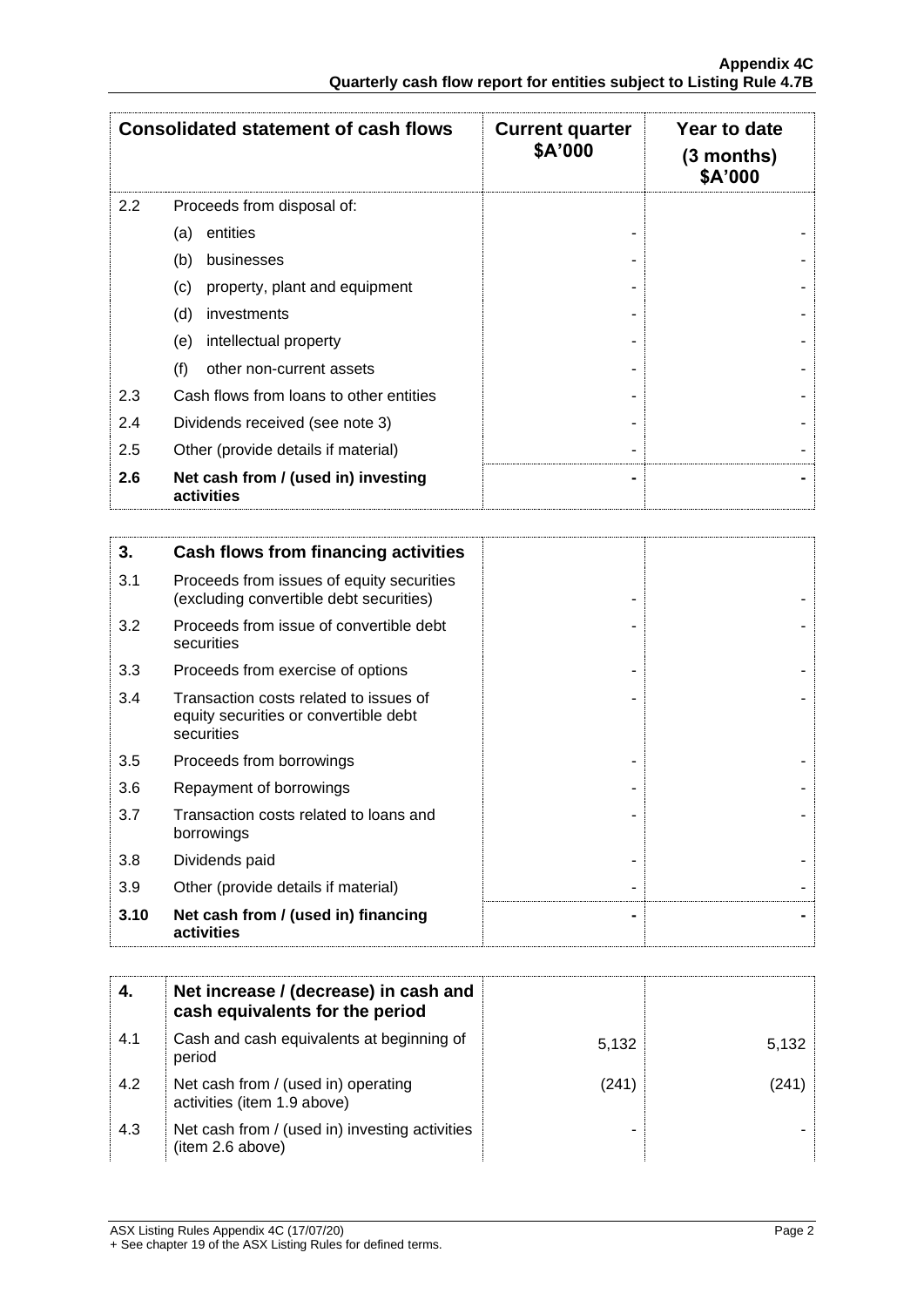| <b>Consolidated statement of cash flows</b> |                                                                     | <b>Current quarter</b><br>\$A'000 | Year to date<br>$(3$ months)<br>\$A'000 |
|---------------------------------------------|---------------------------------------------------------------------|-----------------------------------|-----------------------------------------|
| 4.4                                         | Net cash from / (used in) financing activities<br>(item 3.10 above) |                                   |                                         |
| 4.5                                         | Effect of movement in exchange rates on<br>cash held                | (3)                               | (3)                                     |
| 4.6                                         | Cash and cash equivalents at end of<br>period                       | 4,888                             | 4,888                                   |

| 5.  | Reconciliation of cash and cash<br>equivalents<br>at the end of the quarter (as shown in the<br>consolidated statement of cash flows) to the<br>related items in the accounts | <b>Current quarter</b><br>\$A'000 | <b>Previous quarter</b><br>\$A'000 |
|-----|-------------------------------------------------------------------------------------------------------------------------------------------------------------------------------|-----------------------------------|------------------------------------|
| 5.1 | <b>Bank balances</b>                                                                                                                                                          | 4,888                             | 5.132                              |
| 5.2 | Call deposits                                                                                                                                                                 |                                   |                                    |
| 5.3 | Bank overdrafts                                                                                                                                                               |                                   |                                    |
| 5.4 | Other (provide details)                                                                                                                                                       |                                   |                                    |
| 5.5 | Cash and cash equivalents at end of<br>quarter (should equal item 4.6 above)                                                                                                  | 4,888                             | 5,132                              |

| 6.  | Payments to related parties of the entity and their<br>associates                                                                            | <b>Current quarter</b><br><b>\$A'000</b> |
|-----|----------------------------------------------------------------------------------------------------------------------------------------------|------------------------------------------|
| 6.1 | Aggregate amount of payments to related parties and their<br>associates included in item 1                                                   |                                          |
| 6.2 | Aggregate amount of payments to related parties and their<br>associates included in item 2                                                   |                                          |
|     | The amount paid to related parties and their associates is \$37,950 to directors of the Company in<br>fees and salaries, and superannuation. |                                          |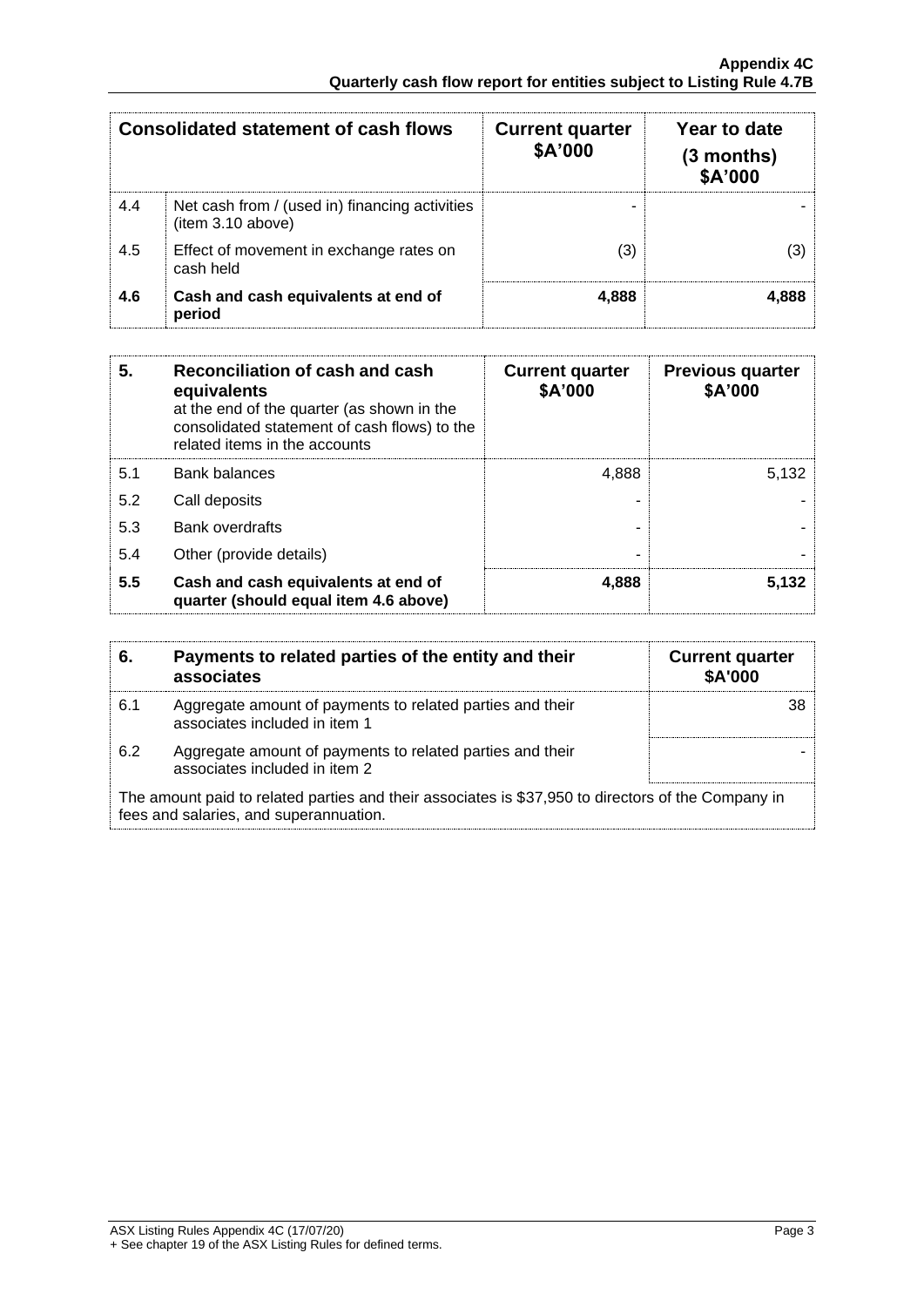| 7.  | <b>Financing facilities</b><br>Note: the term "facility' includes all forms of financing<br>arrangements available to the entity.<br>Add notes as necessary for an understanding of the<br>sources of finance available to the entity.                                                                                                               | <b>Total facility</b><br>amount at quarter<br>end<br>\$A'000 | Amount drawn at<br>quarter end<br>\$A'000 |
|-----|------------------------------------------------------------------------------------------------------------------------------------------------------------------------------------------------------------------------------------------------------------------------------------------------------------------------------------------------------|--------------------------------------------------------------|-------------------------------------------|
| 7.1 | Loan facilities                                                                                                                                                                                                                                                                                                                                      |                                                              |                                           |
| 7.2 | Credit standby arrangements                                                                                                                                                                                                                                                                                                                          |                                                              |                                           |
| 7.3 | Other (please specify)                                                                                                                                                                                                                                                                                                                               |                                                              |                                           |
| 7.4 | <b>Total financing facilities</b>                                                                                                                                                                                                                                                                                                                    |                                                              |                                           |
| 7.5 | Unused financing facilities available at quarter end                                                                                                                                                                                                                                                                                                 |                                                              |                                           |
| 7.6 | Include in the box below a description of each facility above, including the lender, interest<br>rate, maturity date and whether it is secured or unsecured. If any additional financing<br>facilities have been entered into or are proposed to be entered into after quarter end,<br>include a note providing details of those facilities as well. |                                                              |                                           |
|     |                                                                                                                                                                                                                                                                                                                                                      |                                                              |                                           |

| 8.  |                                                           | Estimated cash available for future operating activities                                                                                                                                                               | \$A'000 |
|-----|-----------------------------------------------------------|------------------------------------------------------------------------------------------------------------------------------------------------------------------------------------------------------------------------|---------|
| 8.1 | Net cash from / (used in) operating activities (item 1.9) |                                                                                                                                                                                                                        | 241     |
| 8.2 |                                                           | Cash and cash equivalents at quarter end (item 4.6)                                                                                                                                                                    | 4,888   |
| 8.3 |                                                           | Unused finance facilities available at quarter end (item 7.5)                                                                                                                                                          |         |
| 8.4 |                                                           | Total available funding (item $8.2 +$ item $8.3$ )                                                                                                                                                                     | 4,888   |
| 8.5 | item 8.1)                                                 | Estimated quarters of funding available (item 8.4 divided by                                                                                                                                                           | 20.28   |
|     |                                                           | Note: if the entity has reported positive net operating cash flows in item 1.9, answer item 8.5 as "N/A". Otherwise, a<br>figure for the estimated quarters of funding available must be included in item 8.5.         |         |
| 8.6 |                                                           | If item 8.5 is less than 2 quarters, please provide answers to the following questions:                                                                                                                                |         |
|     | 8.6.1                                                     | Does the entity expect that it will continue to have the current level of net operating<br>cash flows for the time being and, if not, why not?                                                                         |         |
|     | Answer: Not applicable.                                   |                                                                                                                                                                                                                        |         |
|     | 8.6.2                                                     | Has the entity taken any steps, or does it propose to take any steps, to raise further<br>cash to fund its operations and, if so, what are those steps and how likely does it<br>believe that they will be successful? |         |
|     |                                                           | Answer: Not applicable.                                                                                                                                                                                                |         |
|     | 8.6.3                                                     | Does the entity expect to be able to continue its operations and to meet its business<br>objectives and, if so, on what basis?                                                                                         |         |
|     |                                                           | Answer: Not applicable.                                                                                                                                                                                                |         |
|     |                                                           | Note: where item 8.5 is less than 2 quarters, all of questions 8.6.1, 8.6.2 and 8.6.3 above must be answered.                                                                                                          |         |
|     |                                                           |                                                                                                                                                                                                                        |         |